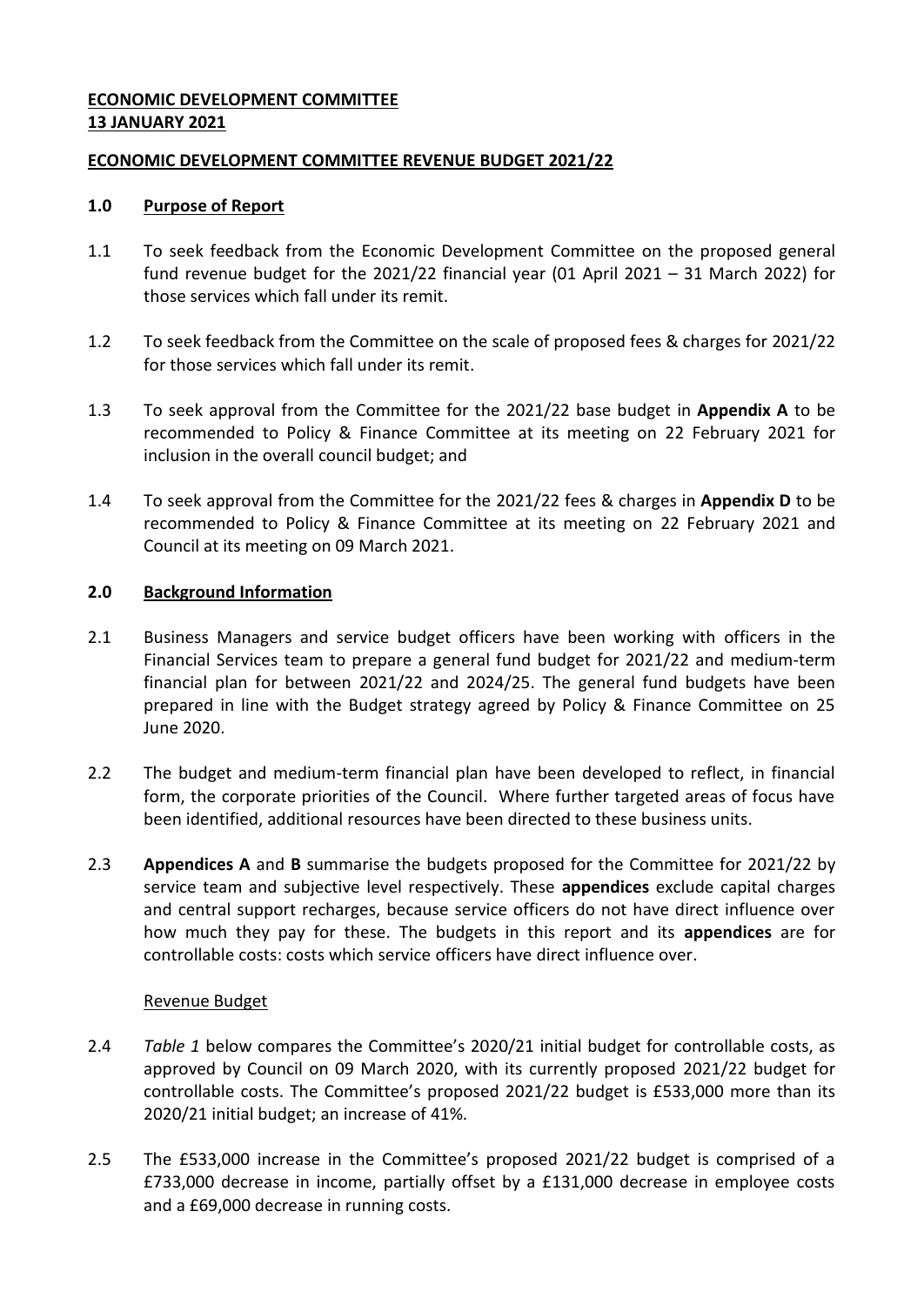*Table 1: changes in controllable costs between 2020/21 and 2021/22 budgeted for services in Economic Development Committee*

| <b>Expenditure or</b><br>income? | <b>Expenditure type</b> | 2020/21<br>initial budget<br>(£m) | 2021/22 base<br>budget (£m) | Increase or<br>(decrease) in<br>budget (£m) |
|----------------------------------|-------------------------|-----------------------------------|-----------------------------|---------------------------------------------|
| Expenditure                      | Employees               | 2.942                             | 2.812                       | (0.131)                                     |
| Expenditure                      | <b>Running Expenses</b> | 3.183                             | 3.114                       | (0.069)                                     |
| <b>Expenditure</b>               | Total                   | 6.126                             | 5.926                       | (0.200)                                     |
|                                  |                         |                                   |                             |                                             |
| Income                           | Total                   | (4.831)                           | (4.098)                     | 0.733                                       |
|                                  |                         |                                   |                             |                                             |
| <b>Net Expenditure</b>           | Total                   | 1.294                             | 1.827                       | 0.533                                       |

- 2.6 Most of the changes above in budgeted employee costs, running expenses and income relate to a small number of services. Tables 2-4 below show the five services which most account for each of the changes above.
- 2.7 Five services account for 102%, or £134,000, of the £131,000 decrease in budgeted employee costs.

*Table 2: the five services in Economic Development Committee which most account for changes in budgeted employee costs between 2020/21 and 2021/22*

| Rank | Service (cost centre)        | Increase or<br>(decrease) in<br>employee budget<br>(£m) | Percentage of<br>change in overall<br>employee budget |
|------|------------------------------|---------------------------------------------------------|-------------------------------------------------------|
| 1    | Heritage, Culture & Visitors | (0.127)                                                 | 96%                                                   |
| 2    | <b>Economic Growth</b>       | 0.053                                                   | (40)%                                                 |
| 3    | <b>Buttermarket</b>          | (0.051)                                                 | 39%                                                   |
| 4    | <b>Promotion of Tourism</b>  | (0.036)                                                 | 28%                                                   |
| 5    | <b>Economic Growth</b>       | 0.028                                                   | (21)%                                                 |
|      |                              | 0.134                                                   | 102%                                                  |

2.8 Five services account for 167%, or £115,000, of the £69,000 decrease in budgeted running expenses.

*Table 3: the five services in Economic Development Committee which most account for changes in budgeted running expenses between 2020/21 and 2021/22*

| Rank | Service (cost centre)        | Increase or<br>(decrease) in<br>running expenses<br>budget (£m) | Percentage of<br>change in overall<br>running expenses<br>budget |
|------|------------------------------|-----------------------------------------------------------------|------------------------------------------------------------------|
|      | Heritage, Culture & Visitors | (0.378)                                                         | 549%                                                             |
|      | <b>Economic Growth</b>       | 0.286                                                           | $(415)$ %                                                        |
| ς    | Towns Fund                   | (0.162)                                                         | 235%                                                             |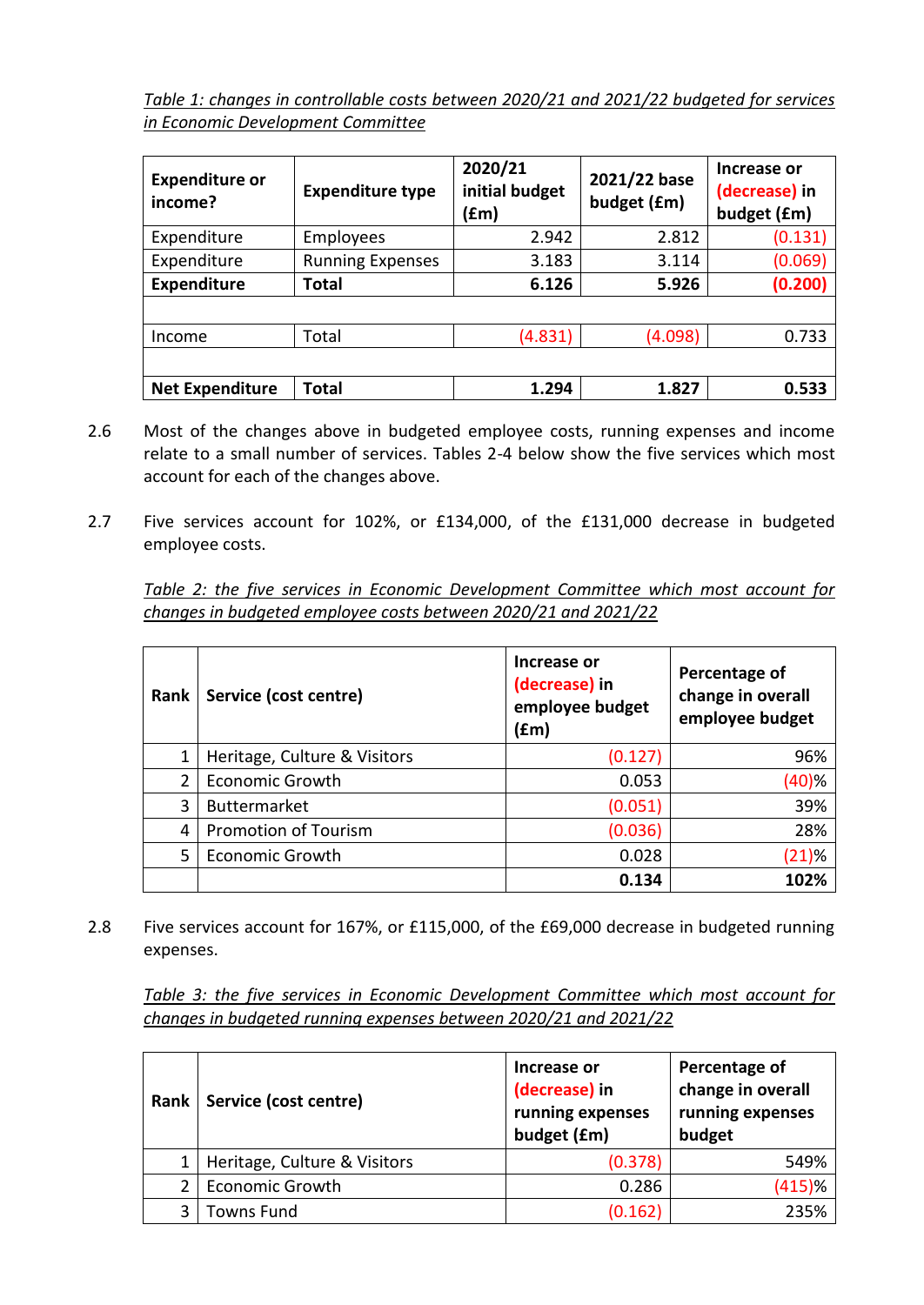| 4   Former M&S Building      | 0.087   | $(126)\%$ |
|------------------------------|---------|-----------|
| 5   Surface Car Parks Newark | 0.053   |           |
|                              | (0.115) | 167%      |

2.9 Five services account for 95%, or £699,000, of the £733,000 decrease in budgeted income.

*Table 4: the five services in Economic Development Committee which most account for changes in budgeted income between 2020/21 and 2021/22*

| Rank | Service (cost centre)           | (Increase) or<br>decrease in<br>income budget<br>(fm) | Percentage of<br>change in overall<br>income budget |
|------|---------------------------------|-------------------------------------------------------|-----------------------------------------------------|
| 1    | Heritage, Culture & Visitors    | 0.460                                                 | 63%                                                 |
| 2    | <b>Surface Car Parks Newark</b> | 0.220                                                 | 30%                                                 |
| 3    | <b>Land Charges</b>             | 0.052                                                 | 7%                                                  |
| 4    | <b>Buttermarket</b>             | (0.017)                                               | (2)%                                                |
| 5    | Development Management          | (0.016)                                               | (2)%                                                |
|      |                                 | 0.699                                                 | 95%                                                 |

2.10 **Appendix C** lists the reasons for increases or decreases of over £10,000 between the 2020/21 initial budget and proposed 2021/22 budget for services in Economic Development Committee.

## Fees & Charges

- 2.11 Officers have considered the Fees and Charges Toolkit approved by Economic Development Committee on 20 November 2019 when setting the level of fees & charges. The proposed fees & charges for 2021/22 are in **Appendix D** for consideration.
- 2.12 In relation to the reduction in income budgets for Heritage, Culture & Visitors and the Car Parks, the reductions in budget are linked to reductions in activity. The Government announced through the Provisional Local Government Financial Settlement, the Income Support Scheme would continue during the April – June quarter of the 2021/22 financial year and hence income losses would be supported. This will be based on the budget for the 2020/21 financial year, and hence not on the reduced budgets forecast for next financial year. This then ensures that Councils do not lose out where they have forecast a reduction in activity, or also where Councils inflate budgets to take advantage of the scheme.

# **3.0 Proposals**

- 3.1 Officers are proposing to the Committee that it recommends to Policy & Finance Committee at its meeting on 22 February 2021:
	- a) the 2021/22 base budget in **Appendix A** for inclusion in the overall council budget;
	- b) and to Council on 09 March 2021 the 2021/22 fees & charges in **Appendix D**.